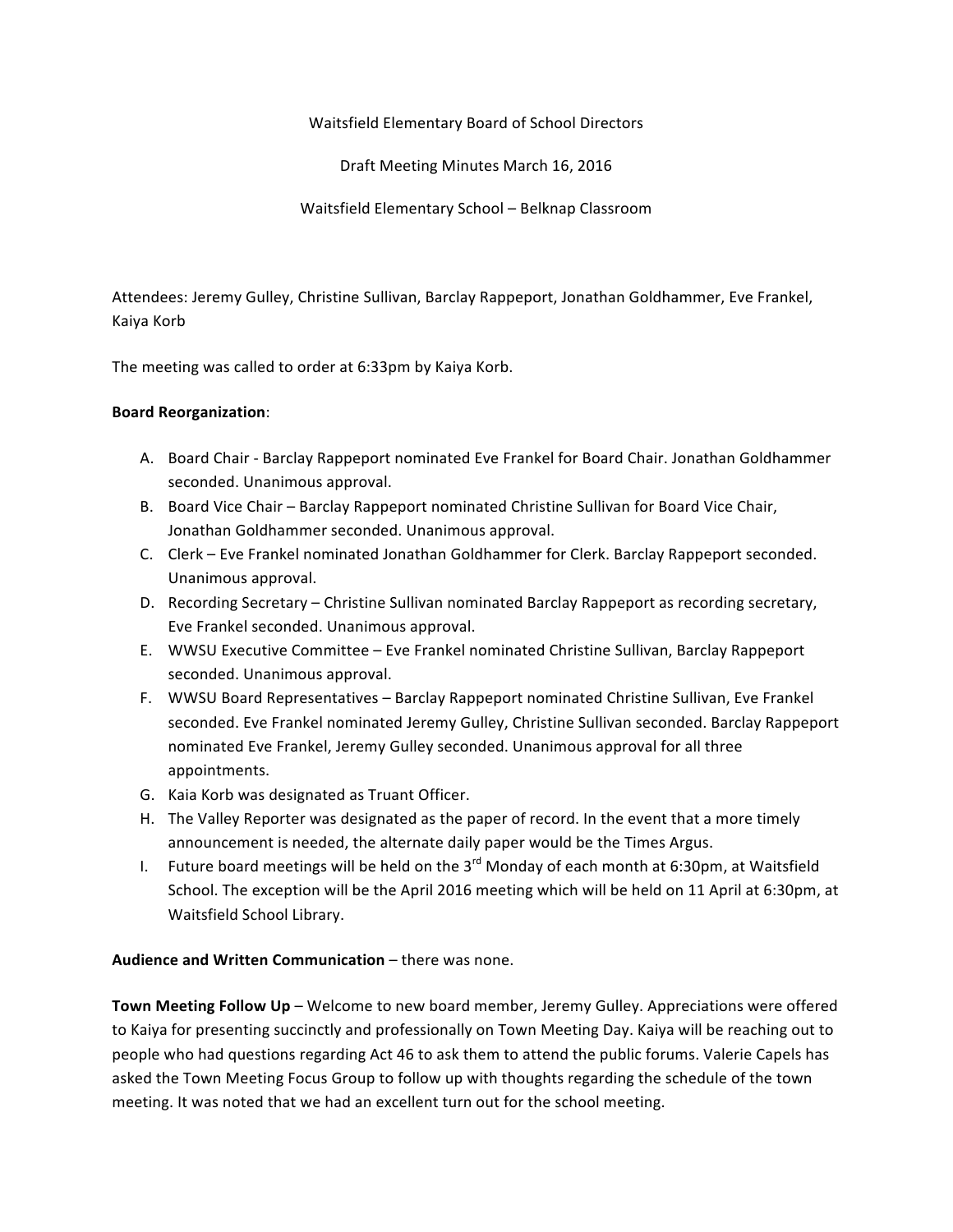Eve Frankel suggested an all board letter to the Valley Reporter and Front Porch Forum to encourage the vote on board consolidation on June  $7<sup>th</sup>$  and that we should add the drafting of a letter to the agenda for the 4/11 meeting.

*Forum dates are as follows:*

3/31/16 @ Harwood High School

4/27/16 @ Harwood High School

5/11/16 @ Thatcher Brook Primary School

5/25/16 @ The Big Picture

**Education Legislation** – Since the allowable growth threshold was repealed, the prior Act 68 growth threshold is what is reverted to. Kaiya doesn't anticipate any issues with the growth threshold should that continue to be in place next budget season.

Appoint Board Treasurer – Eve Frankel, on behalf of the board, appointed Nancy Myrto as Board Treasurer.

#### **Board Warrants**

- $1<sup>st</sup>$  Warrant was pre-approved on 2/1/16 for voucher #1107 in the amount of \$2315.16. Jonathan Goldhammer moved to accept voucher 1107, 2nded by Eve Frankel. Unanimous approval.
- Voucher 1127 in the amount of \$87,951.63 was presented. Jonathan Goldhammer moved to accept voucher 1127, 2nded by Christine Sullivan. Unanimous approval.

**Approve minutes of 2/15/16 meeting** – Barclay Rappeport moved to accept the minutes as submitted, Christine Sullivan seconded. Unanimous approval.

## **Storm Water Manatement Grant Proposal**

Friends of the Mad River is looking at a grant to get engineering for storm water management in the Valley schools. 

- Due to a change in the Water Quality Act (Act 64), which there are new regulations for any area with more than 3 acres of impervious surface. It's noted that Waitsfield Elementary School has less than three acres of impervious surfaces, but we would be included in the overall proposal.
- Waitsfield Elementary School does have prime location for runoff management, due to water run off from the road.
- Friends of the Mad River are asking for a letter in support of their grant application.